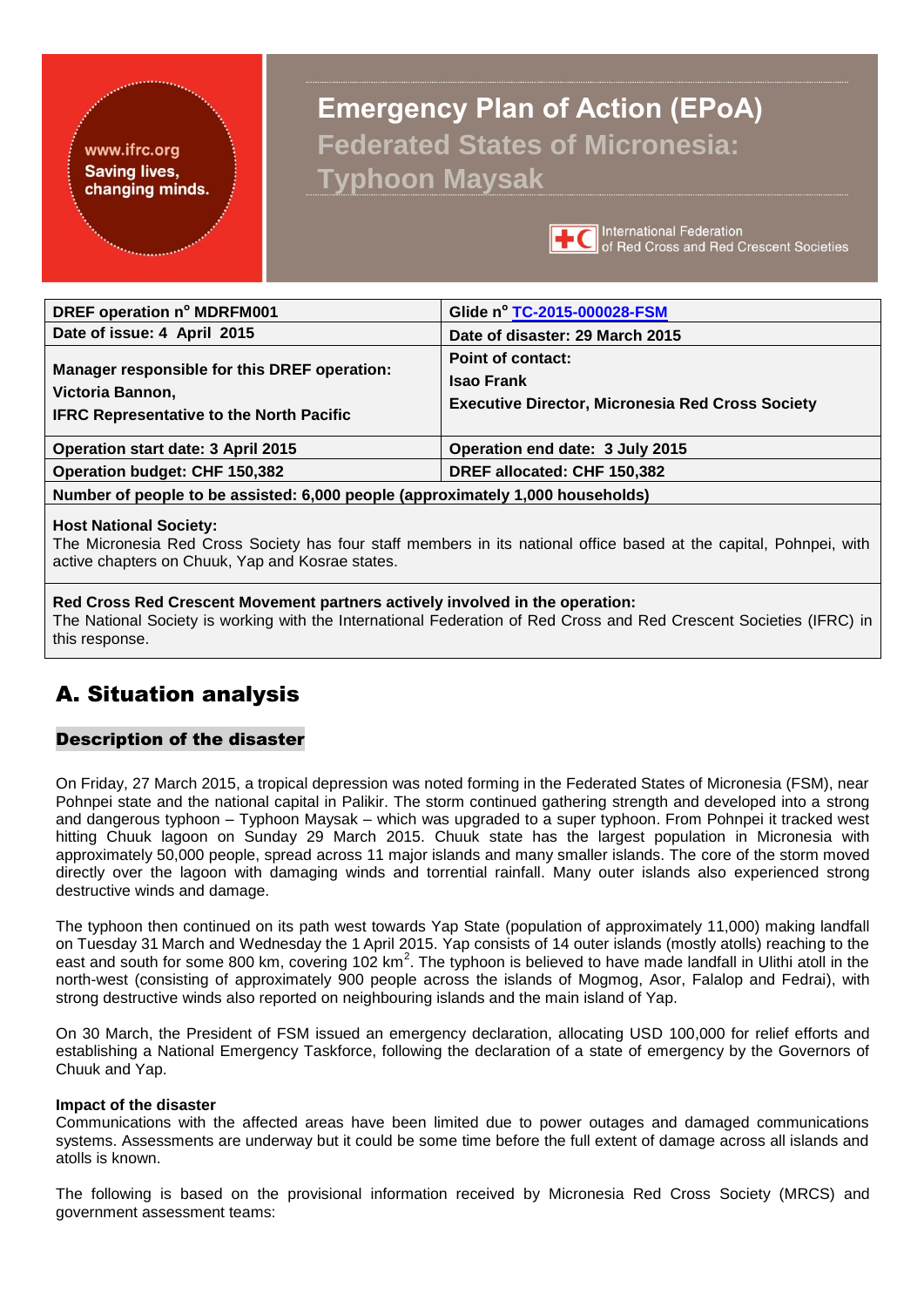#### **Situation in Chuuk State**

- Preliminary assessments to date have been limited to the main island of Weno and surrounding islands, revealing widespread destruction to houses, infrastructure, crops and water sources.
- In the immediate aftermath of the typhoon, the Chuuk governor declared a state of emergency with "extensive damage to private and public properties including schools, health facilities, public utilities, private residences, and the sinking of several fishing, passenger, and dive ships."
- National authorities confirmed five deaths due to severe injuries sustained at the height of the typhoon.
- Following rapid needs assessments in the state capital of Weno, it has been estimated that between 60 to 80 per cent houses are badly damaged, with over 800 homes completely destroyed and more than 6,000 people displaced and taking refuge with relatives or in over-crowded emergency shelters.
- The population of Chuuk is highly reliant on subsistence farming, and reports of 90 per cent damage to crops has left many with no alternative food sources.
- There is reported to be some contamination of water sources from water catchment and wells on the main island and in the lagoon.

#### **Situation in Yap State**

- The Ulithi Atoll took the most direct hit from the typhoon, with the majority of homes destroyed and reports of significant and widespread damage to crops and infrastructure as well as possible contamination of food and water sources.
- The main island of Yap and other outlying islands including Ifaluk, Fais, Faraulep, Tamatam and Fathrai also felt strong destructive winds, with reports of substantial damage to crops, buildings and water sources.
- While many displaced families are currently staying with friends and relatives, there are a significant number of people remaining in overcrowded shelters. Thus emergency shelter has been determined as a high priority.
- There are no reports of serious injuries or casualties from Yap at this stage, and health infrastructure (including hospitals and dispensaries) remains operational.

While Typhoon Maysak has long passed through the FSM, of significant concern is a recent, new, storm formation alert which has been issued for the region. This has resulted in local travel warnings for Chuuk, Pohnpei and Kosrae over the coming week, which could significantly impact travel and access to affected locations over the coming days.

#### Summary of the current response

#### **Overview of Host National Society**

The Micronesia Red Cross Society (MRCS) has its national office in Pohnpei and chapters in the States of Kosrae, Chuuk and Yap, with staff and volunteers trained in disaster response. MRCS also has prepositioned disaster preparedness containers in Chuuk and Yap, stocked with a small number of emergency relief items including blankets, buckets, jerry cans, kitchen sets and tarpaulins.

MRCS chapter coordinators and volunteers were mobilized before the typhoon to support preparedness and public awareness efforts in coordination with the State Emergency Operations Committees and undertook a stock inventory. The MRCS national office has also been monitoring the situation and has joined the National Emergency Taskforce to support the coordination of relief efforts.

The National Society's disaster management officer deployed to Chuuk is leading initial assessments and relief distributions in the main islands of Weno. MRCS also sent relief items to Chuuk aboard a local FSM patrol boat carrying other relief supplies and personnel provided by the government. The supplies included 120 blankets, 50 cooking sets, 50 jerry cans and 75 tarpaulins. Initial assessments are still being carried out in Yap and relief supplies are expected to be distributed within the next few days.

MRCS relief stocks are insufficient to meet the needs of the affected populations and will be quickly depleted. Moreover, limitations of transport and available personnel will place significant strain on MRCS capacities. MRCS is therefore requesting financial and technical support from the IFRC and partners to enable a scaling up of its response.

#### **Overview of Red Cross Red Crescent Movement in the region**

The IFRC has a sub-regional office for the North Pacific covering the Marshall Islands, Federated States of Micronesia and Palau. The office is based in Majuro, Marshall Islands, and is also supported by the IFRC Pacific Regional Office (PRO) in Suva, Fiji and the Asia Pacific Zone office in Kuala, Lumpur, Malaysia. The IFRC North Pacific representative has been liaising with MRCS and providing regular updates on the situation to IFRC colleagues, Partner National Societies and regional organizations. The office has deployed its disaster management delegate to Pohnpei, on 2 April 2015, to support the MRCS in response planning.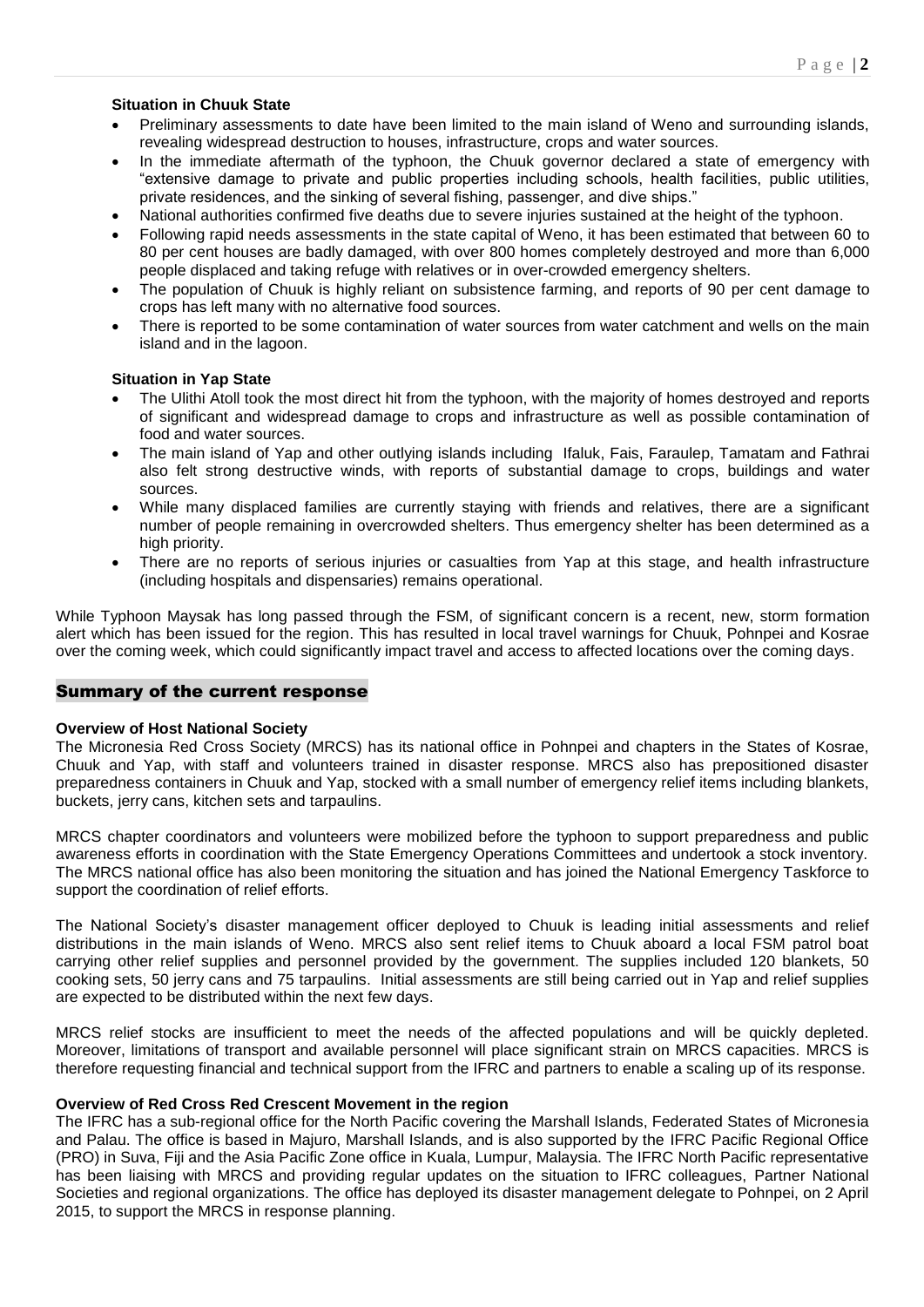Further deployments will be made as the situation requires. However, based on an analysis of the MRCS capacity, it is envisioned that some surge capacity will be deployed to support the National Society in undertaking detailed assessments and mounting a scaled-up response. The surge capacity will comprise a combination of a Field Assessment and Coordination Team (FACT) and persons from regional National Societies within the existing peer exchange mechanism. The main sectors for surge capacity would be shelter and logistics.

#### **Coordination with other partners**

MRCS is an auxiliary of FSM national authorities and therefore a member of the National Emergency Taskforce as well as State Emergency Operations Committees. As such, the National Society is participating in needs assessment and coordination activities, with the authorities. The IFRC sub-regional office for the North Pacific has maintained positive coordination and information sharing with the International Organization for Migration (IOM) as well as with USAID, which also have presence in FSM. The IFRC PRO is maintaining close coordination with UNOCHA and other regional partners of the Pacific Humanitarian Team in Suva, Fiji while the IFRC Asia Pacific Office is maintaining coordination with the regional support office for East, South-East Asia and Pacific of the European Commission for Humanitarian Aid Directorate-General (ECHO).

#### Needs analysis, beneficiary selection, risk assessment and scenario planning

The impact of this typhoon and the extent of the needs it has generated far exceed the current capacities of MRCS. This DREF operation seeks to support the initial response activities of MRCS while more detailed needs assessments and response plans are developed.

#### **Needs assessments**

Information is still being received from outer islands and assessments are ongoing. However, MRCS has identified the most urgent needs food and essential household items, safe water, emergency shelter, health and hygiene.

Given limited supplies and capacities on the ground, MRCS will focus initial efforts on the distribution of emergency shelter and essential household items as well as provision of safe water and health/hygiene promotion, as described further below.

#### **Beneficiary selection**

Given the widespread damage across many isolated islands and atolls and the predicted large number of affected families, MRCS will not be able to meet all immediate needs, and hence will need to prioritize its initial distributions.

Priority will be given to households that have been completely displaced, with special consideration given to families that are highly vulnerable due to gender, age, disability or other factors.

The logistical challenges of reaching the outer islands will mean that needs assessments and delivery of relief supplies may take longer to commence, thus initial distributions will focus on most accessible areas and then extend to outlying areas as capacities allow.

#### **Risk assessment and scenario planning**

The main challenge of this operation will be logistics. The dispersed nature of the affected communities across many small islands and atolls – spanning hundreds of kilometres – combined with limited transport capacity and uncertain weather conditions, will make this a very complex, costly and time consuming operation. While international relief supplies can be mobilized quickly through the IFRC's logistics hub in Malaysia, transport to the target locations will take considerable time. The urgency of the situation may also require more immediate local procurement of items that are available in the market at sufficient quantities and standard quality.

At the time of preparing this EPoA, there are indications of another weather system forming in the region, for which inter-islands travel warnings have already been issued for the Micronesian States of Pohnpei, Chuuk and Kosrae. This may further impede the progress of the operation, while at the same time, increase the vulnerability of the people already suffering the aftermath of Typhoon Maysak. The operational strategy and plan will therefore need to remain flexible to account for this and other unexpected scenarios.

# B. Operational strategy and plan

### Overall objective

This DREF operation will support MRCS to meet immediate needs of up to 1,000 displaced households (estimated 6,000 people) through the provision of emergency shelter materials and essential household non-food items. These items will include blankets, hygienic parcels, kitchen sets, mosquito nets, shelter toolkits, tarpaulins and water storage containers. The operation will also enable provision of safe water and health/hygiene promotion.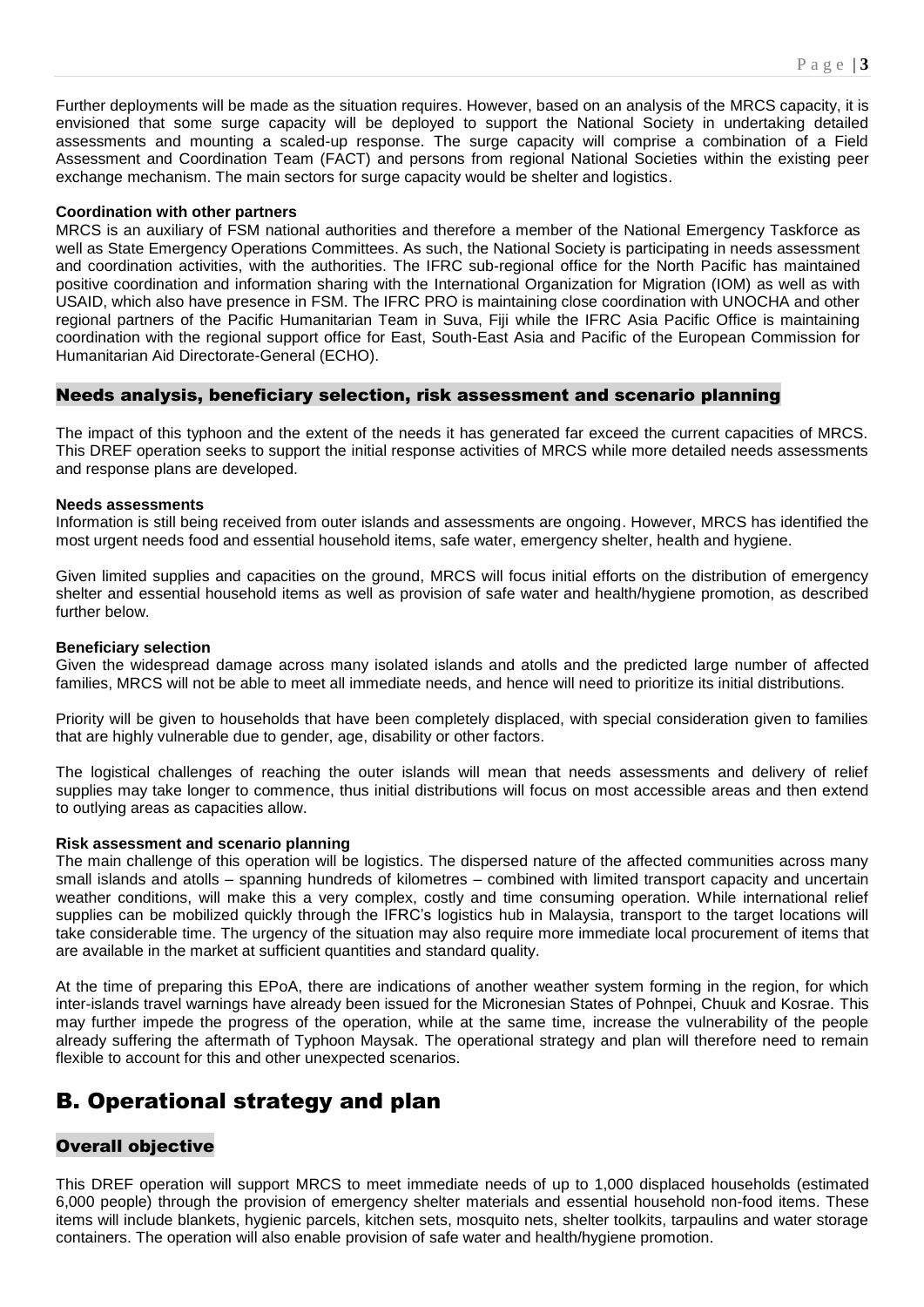The operation will be implemented over three months, including initial preparedness activities, and will therefore be completed by 3 July 2015. Depending on the final outcome of needs assessments over the coming days, further support may be required to scale up the operation, potentially through an Emergency Appeal.

### Proposed strategy

This DREF allocation will support replenishment of preparedness stocks already distributed by MRCS and the mobilization and distribution of additional supplies to meet the needs of the target beneficiaries. The DREF allocation will also support the cost of providing safe water, conducting health/hygiene promotion, volunteer mobilization, deployment of surge, freight and transportation to affected areas.

#### Operational support services

#### Human resources

MRCS disaster response volunteers from Chuuk and Yap chapters have already been mobilized as first responders, conducting needs assessments and distributing the available supplies. However, there will be a need to provide additional support to these small teams through the deployment of additional staff and volunteers, including surge capacity. This DREF allocation will cover insurance for volunteers who will be involved in the response. Consideration will also be given to ensure appropriate gender balance within the response teams.

MRCS has also requested additional technical support from IFRC, which is currently being provided by the Federation North Pacific Sub-Regional office based in nearby Marshall Islands. An IFRC disaster management delegate has already deployed to FSM and further deployments are likely over the coming week.

The surge capacity envisioned will comprise a combination of a Field Assessment and Coordination Team (FACT) and persons from regional National Societies within the existing peer exchange mechanism. The main sectors for surge capacity would be shelter and logistics.

#### Logistics and supply chain

As noted above, logistics will be a major cost and challenge for this operation. To the extent possible, all relief items will be procured/supplied by the IFRC's zone logistics unit in Kuala Lumpur, Malaysia. However the urgency of the situation may necessitate some local procurement within MRCS or from other locations in the nearby region, which would be done in accordance with IFRC procurement procedures.

#### Information technology and telecommunications

New Zealand Red Cross supports telecommunication programmes across the region. Should support be required in this area, New Zealand Red Cross will be approached to assist.

#### Communications

Remote support will be provided by the IFRC Asia Pacific communications unit as well as the communications delegate being recruited by the IFRC PRO in Suva for the regional Tropical Cyclone Pam response.

### Planning, monitoring, evaluation, and reporting (PMER)

Reporting on the operation will be made in accordance with the IFRC minimum reporting standards. An after-action review will be conducted at the end of the broader response operation (likely to extend beyond the scope of this DREF operation). One update will be issued during the operation's timeframe and a final report within three months of the end of the operation. However, if this operation evolves into an Emergency Appeal response, subsequent reporting will be done within the context of that Emergency Appeal.

### Administration and Finance

The IFRC, through the department of finance, will provides the necessary operational support for review, validation of budgets, bank transfers, and technical assistance to MRCS on procedures for justification of expenditures, including the review and validation of invoices. Most National Societies have been supported for many years by the IFRC and are accustomed to these financial procedures.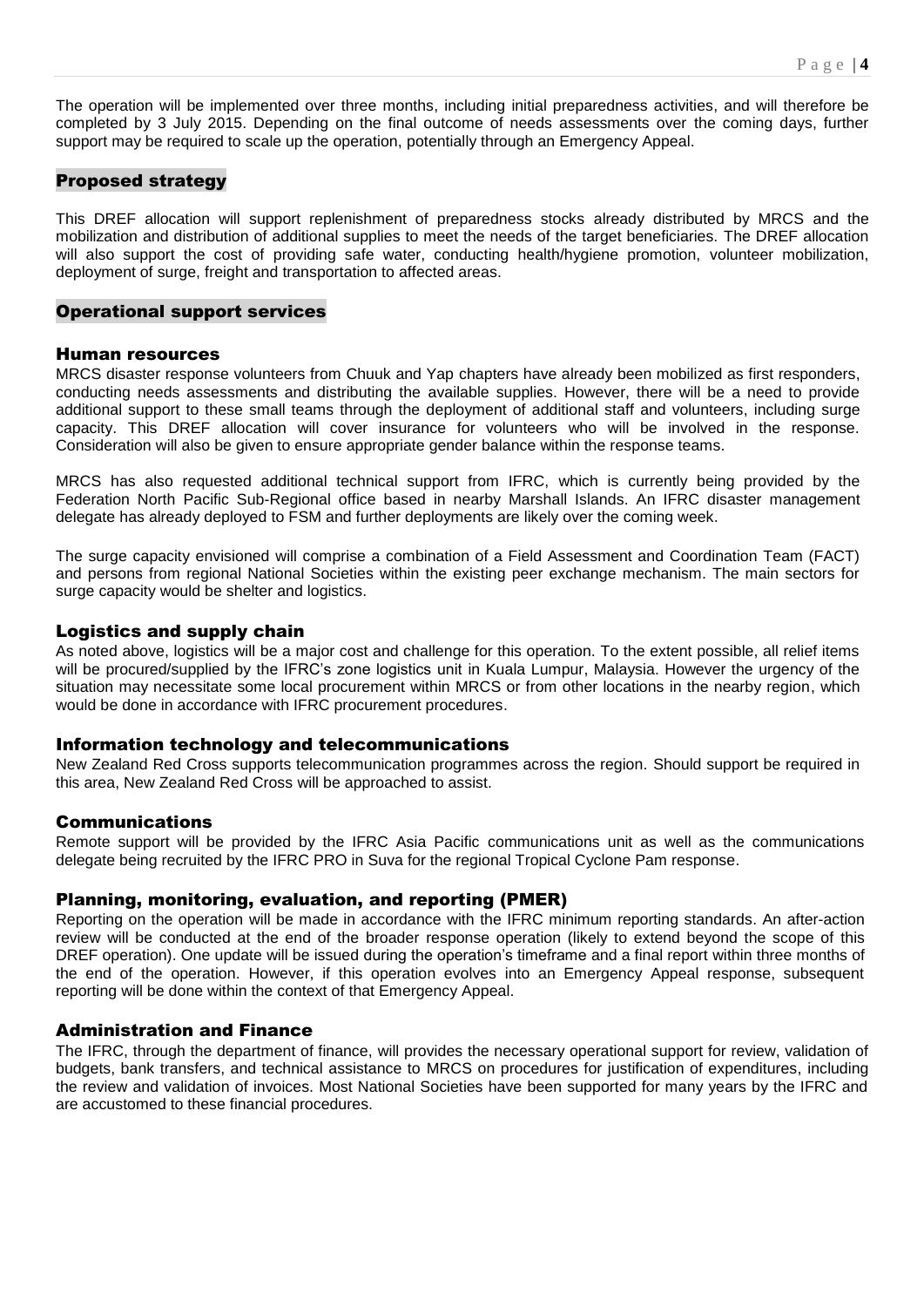# C. DETAILED OPERATIONAL PLAN

# Quality programming

| Outcome 1: Continuous and detailed assessment and analysis is used to inform the design and implementation of the operation |      |  |  |     |  |                   |       |  |            |                 |    |            |
|-----------------------------------------------------------------------------------------------------------------------------|------|--|--|-----|--|-------------------|-------|--|------------|-----------------|----|------------|
| Output 1.1 Needs assessments are conducted and response plans updated according to findings                                 |      |  |  |     |  |                   |       |  |            |                 |    |            |
| Activities planned                                                                                                          | Week |  |  |     |  | $3 \mid 4 \mid 5$ | 6   7 |  | $8 \mid 9$ | 10 <sup>1</sup> | 11 | $\vert$ 12 |
| 1.1.1 Mobilize MRCS staff and volunteers for assessments                                                                    |      |  |  |     |  |                   |       |  |            |                 |    |            |
| 1.1.2 Mobilize and deploy surge capacity to support MRCS in conducting assessments                                          |      |  |  |     |  |                   |       |  |            |                 |    |            |
| 1.1.3 Undertake assessments to determine specific needs of beneficiaries                                                    |      |  |  |     |  |                   |       |  |            |                 |    |            |
| 1.1.4 Develop a response plan with activities that will meet identified beneficiary needs                                   |      |  |  |     |  |                   |       |  |            |                 |    |            |
| Output 1.2: Additional relief items are considered where appropriate and incorporated into the plan                         |      |  |  |     |  |                   |       |  |            |                 |    |            |
| Activities planned                                                                                                          | Week |  |  | 3 I |  | $\overline{5}$    | 6   7 |  | 89         | 10 <sup>1</sup> | 11 | 12         |
| 1.2.1 Ensure that any adjustment to initial plan is informed by continuous assessment of needs and context                  |      |  |  |     |  |                   |       |  |            |                 |    |            |
| 1.2.2 Conduct a post-action survey to determine the level of satisfaction among beneficiaries.                              |      |  |  |     |  |                   |       |  |            |                 |    |            |

# Water, sanitation and hygiene promotion

Population to be assisted: The households targeted to be provided with hygienic parcels, mosquito nets and water storage containers will also be reached with health/hygiene promotion. Some affected communities will also be provided with safe drinking water.

| Outcome 2: Risk of waterborne, water-related and vector-borne diseases in communities affected by Typhoon Maysak reduced. |  |  |  |            |  |                           |  |                                      |  |  |                |  |
|---------------------------------------------------------------------------------------------------------------------------|--|--|--|------------|--|---------------------------|--|--------------------------------------|--|--|----------------|--|
| Output 2.1: Access to safe water by affected communities increased.                                                       |  |  |  |            |  |                           |  |                                      |  |  |                |  |
| Activities planned<br>Week                                                                                                |  |  |  | $3 \mid 4$ |  | 5  6  7  8  9  10  11  12 |  |                                      |  |  |                |  |
| 2.1.1 Provide affected households with safe water.                                                                        |  |  |  |            |  |                           |  |                                      |  |  |                |  |
| 2.1.2 Collaborate with the relief sector in providing safe water storage containers to target households.                 |  |  |  |            |  |                           |  |                                      |  |  |                |  |
| Output 2.2: Knowledge, attitude and practice on safe water, sanitation and hygiene by target population increased.        |  |  |  |            |  |                           |  |                                      |  |  |                |  |
| Week<br><b>Activities planned</b>                                                                                         |  |  |  | $-13$      |  | 15617                     |  | $\begin{array}{c} \end{array}$ 8   9 |  |  | $10$   11   12 |  |
| 2.2.1 Collaborate with the relief sector in providing hygienic parcels as well as health and hygiene promotion for the    |  |  |  |            |  |                           |  |                                      |  |  |                |  |
| proper usage of mosquito nets and safe water storage containers.                                                          |  |  |  |            |  |                           |  |                                      |  |  |                |  |
| 2.2.2 Conduct health and hygiene promotion activities in target communities.                                              |  |  |  |            |  |                           |  |                                      |  |  |                |  |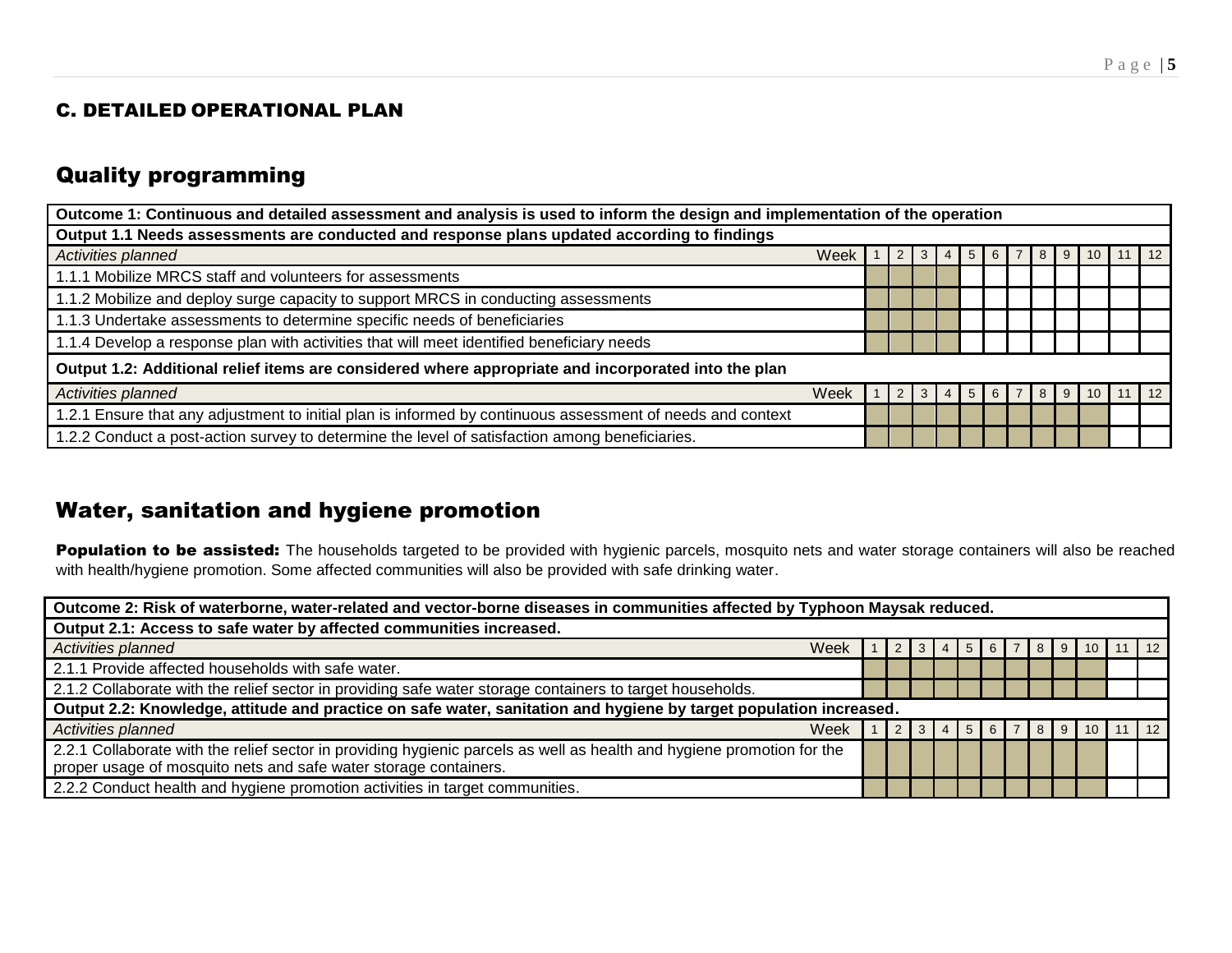# Shelter and settlements (and household items)

Population to be assisted: Up to 1,000 households will be assisted with emergency shelter (tarpaulins) and non-food relief items.

| Outcome 3: The emergency shelter needs of up to 1,000 households from the affected population are met.        |      |  |  |   |    |     |    |       |           |    |
|---------------------------------------------------------------------------------------------------------------|------|--|--|---|----|-----|----|-------|-----------|----|
| Output 3.1: Up to 1,000 vulnerable households are provided with shelter tool kits and tarpaulins.             |      |  |  |   |    |     |    |       |           |    |
| Activities planned                                                                                            | Week |  |  | 3 | -4 | I 5 | -6 | 8   9 |           | 12 |
| 3.1.1 Identify, register, verify and mobilize beneficiaries for distributions.                                |      |  |  |   |    |     |    |       |           |    |
| 3.1.2 Mobilize and transport emergency shelter items (shelter tool kits and tarpaulins) to the affected area. |      |  |  |   |    |     |    |       |           |    |
| 3.1.3 Distribute shelter tool kits to 500 affected households.                                                |      |  |  |   |    |     |    |       |           |    |
| 3.1.4 Distribute tarpaulins to up to 1,000 affected households.                                               |      |  |  |   |    |     |    |       |           |    |
| Output 3.2: Up to 1,000 vulnerable households are provided with essential household items.                    |      |  |  |   |    |     |    |       |           |    |
| Activities planned                                                                                            | Week |  |  | 3 |    | 5   | -6 | 8     | l 9<br>10 | 12 |
| 3.2.1 Identify, register, verify and mobilize beneficiaries for distributions.                                |      |  |  |   |    |     |    |       |           |    |
| 3.2.2 Mobilize and transport non-food items to affected areas.                                                |      |  |  |   |    |     |    |       |           |    |
| 3.2.3 Distribute non-food items to up to 1,000 affected households.                                           |      |  |  |   |    |     |    |       |           |    |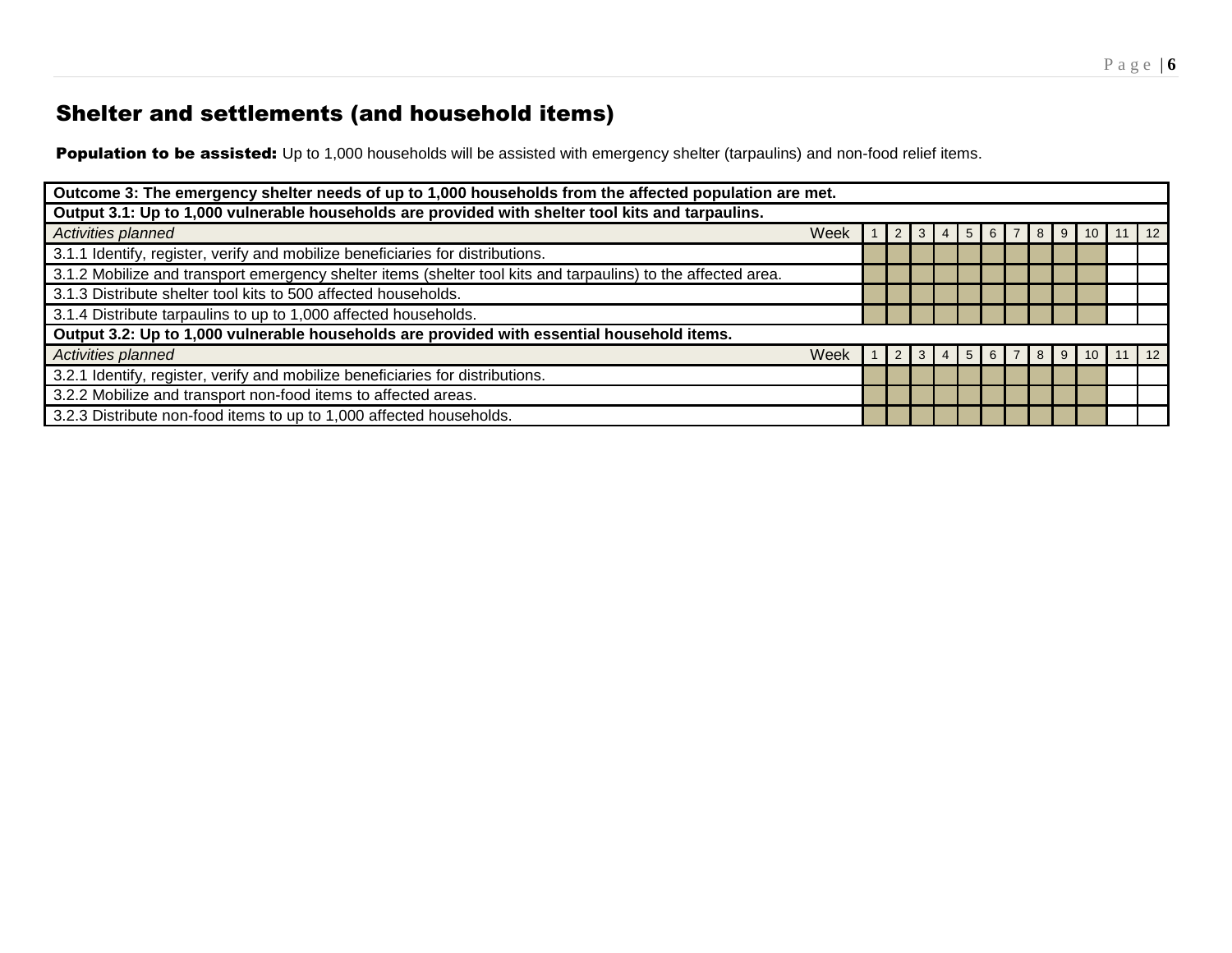| <b>ASSUMPTIONS &amp; RISKS</b>                                                                                                                        | <b>SPECIFIC</b><br><b>LIST</b><br>IF<br>AFFECTED SECTORS<br><b>OR STATE 'ALL'</b> | ਠ<br>ikelihoo | act | <b>CAN CONTROL; MITIGATE / INFLUENCE;</b><br>OR ONLY FACTOR-IN |
|-------------------------------------------------------------------------------------------------------------------------------------------------------|-----------------------------------------------------------------------------------|---------------|-----|----------------------------------------------------------------|
| Access and logistics for travel of assessment teams as well as<br>delivery of materials may be hampered by rough sea and/or bad<br>weather conditions | All                                                                               | H             | H   | Factor in response planning                                    |
| Subsequent storms do not impact upon the same affected areas,<br>distracting resources and implementation schedules                                   | All                                                                               | м             | H   | Factor in response planning                                    |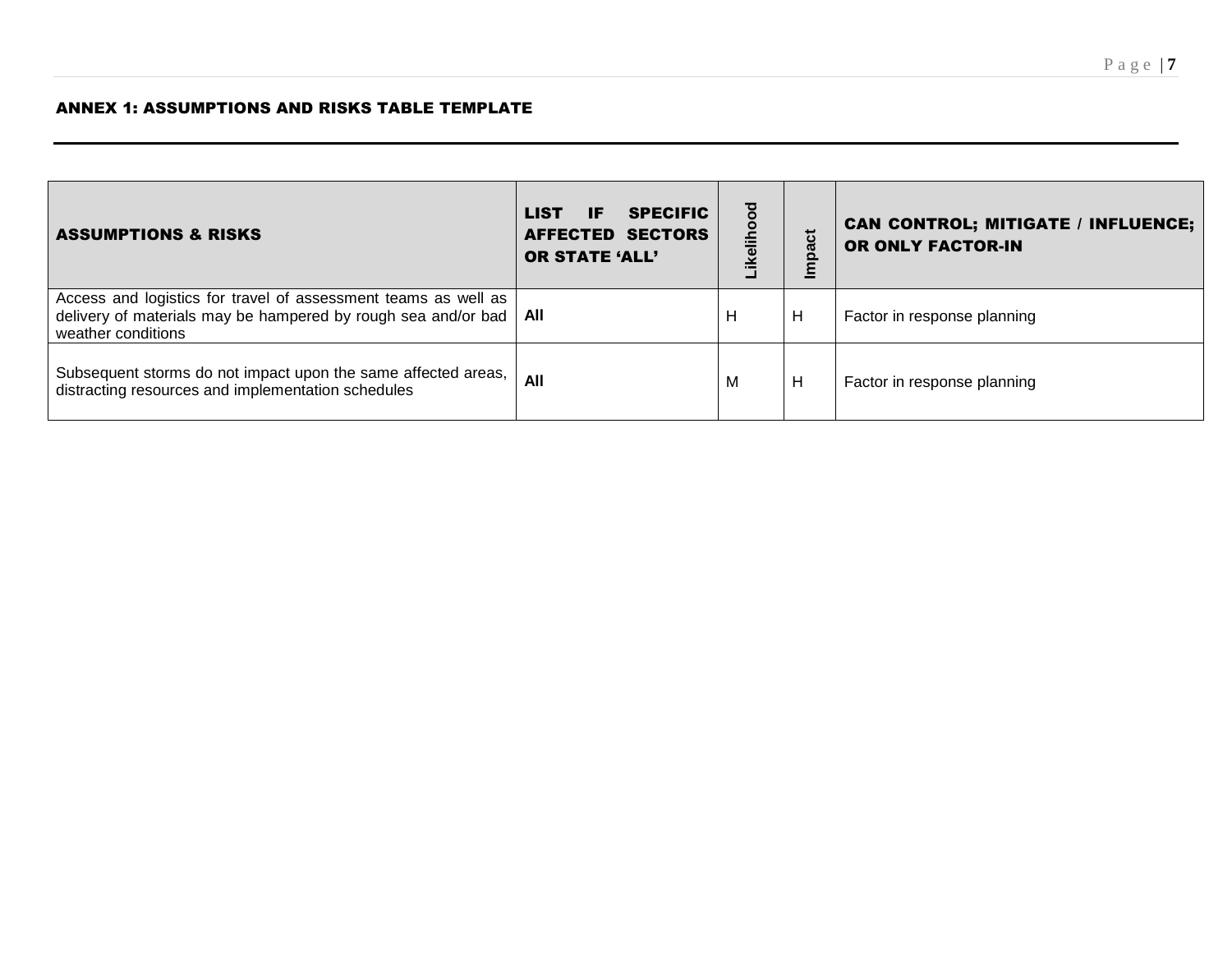# **Contact information**

## **For further information specifically related to this operation, please contact:**

### **Micronesia Red Cross Society, Pohnpei (phone +691 320 7077, +691 320 8700)**

Isao Frank, Jr., executive director, email: [mrcs@mail.fm](mailto:mrcs@mail.fm)

### **IFRC North Pacific office, Majuro (phone +692 625 0340):**

- Victoria Bannon, representative to the North Pacific, email: [victoria.bannon@ifrc.org](mailto:victoria.bannon@ifrc.org)
- Tracee Knowler, disaster management delegate, email: [tracee.knowler@ifrc.org](mailto:tracee.knowler@ifrc.org)

### **IFRC Pacific regional office, Suva (phone +679 3311 855):**

- Aurélia Balpe, head of regional office, email: [aurelia.balpe@ifrc.org](mailto:aurelia.balpe@ifrc.org)
- Vuli Gauna, regional disaster management coordinator, email: [vuli.gauna@ifrc.org](mailto:vuli.gauna@ifrc.org)

### **IFRC Asia Pacific zone office, Kuala Lumpur (phone: +60 3 9207 5700):**

- Martin Faller, head of operations, email: [martin.faller@ifrc.org](mailto:martin.faller@ifrc.org)
- Necephor Mghendi, operations coordinator, +6012 224 6796; [necephor@mghendi@ifrc.org](mailto:necephor@mghendi@ifrc.org)
- Patrick Fuller, communications manager; phone: +60 3 9207 5705; email: [patrick.fuller@ifrc.org](mailto:patrick.fuller@ifrc.org)
- Emilia Koski, relationship manager; mobile: +60 12 230 7548, email: [emilia.koski@ifrc.org](mailto:emilia.koski@ifrc.org)
- Peter Ophoff, head of planning, monitoring, evaluation and reporting (PMER), [peter.ophoff@ifrc.org](mailto:peter.ophoff@ifrc.org)

### **IFRC Geneva:**

Christine South, operations support; phone: +41 22 730 4529, email: [christine.south@ifrc.org](mailto:christine.south@ifrc.org)

## $\Delta$

### **Click here**

- **1. DREF budget [below](#page-8-0)**
- **2. Click [here](#page-0-0) to return to the title page**

# **How we work**

All IFRC assistance seeks to adhere to the **Code of Conduct** for the International Red Cross and Red Crescent Movement and Non-Governmental Organizations (NGOs) in Disaster Relief and the **Humanitarian Charter and Minimum Standards in Humanitarian Response (Sphere)** in delivering assistance to the most vulnerable. The IFRC's vision is to **inspire, encourage, facilitate and promote at all times all forms of humanitarian activities** by National Societies, with a view to **preventing and alleviating human suffering**, and thereby contributing to the **maintenance and promotion of human dignity and peace in the world.**

The IFRC's work is guided by Strategy 2020 which puts forward three strategic aims:



Save lives. protect livelihoods, and strengthen recovery from disaster and crises.







Promote SOCIal inclusion and a culture of non-violence and peace.